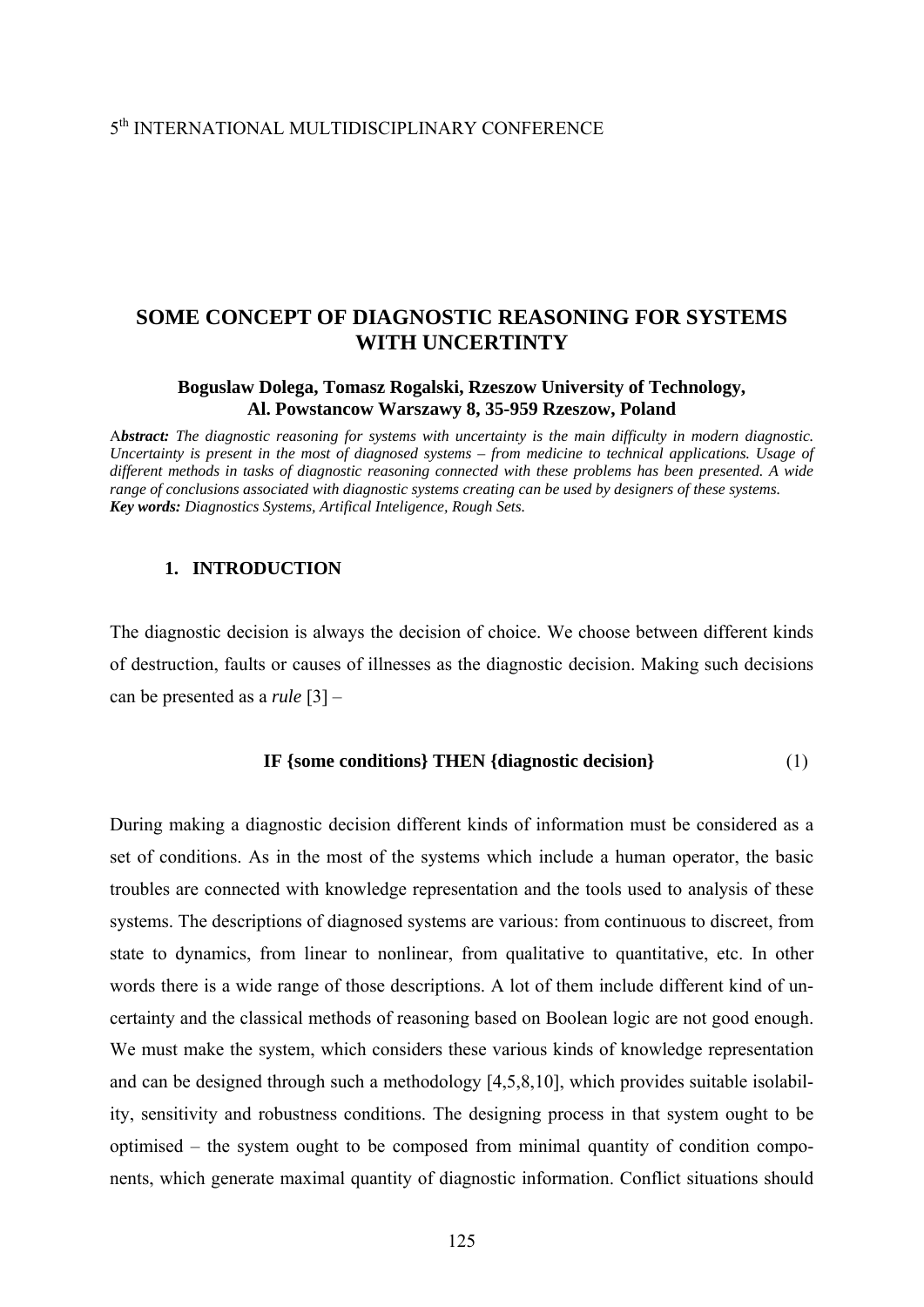be found and removed. Only these systems can be effectively used in diagnostic reasoning with high level of safety.

This paper presents an unique approach for diagnostic reasoning. It integrates different descriptions of the diagnosed system. Diagnostic of aircraft control and navigation system as the application of this method will be the subject of further consideration.

# **2. GENERAL CONCEPTION OF DIAGNOSTIC SYSTEM**

According to the rule (1) the diagnostic reasoning means finding the rule which projects each situation described as set of conditions -  $w_i \in W(t)$  onto set of fault descriptions -  $d_i \in D(t)$ . In spite of this, that most of considered signals  $w_i$  are continuous, in diagnostic rules are used as transformations to finite values set. These transformations are very important to correctness of diagnostic systems. Some of these are symptoms of faults  $- R$ , generated by fault detection systems. During the diagnose of aircraft control and navigation system these process can be presented as in fig.1.



Fig. 1. Schema of diagnostic reasoning in aircraft control and navigation system

In aircraft control and navigation system fault detection systems are designed with the use of various methods [1,2,3,6,7]:

- hardware redundancy,
- analytical redundancy based on:
	- o physical model of diagnosed subsystem for well known but not easy described subsystems (for example - aircraft power installations),
	- o observer technique for systems without large influence of noises (for example – aircraft control system with actuators and measurement systems,)
	- o Kalman filter with Bayesian hypothesis testing (for example AHRS),
	- o fuzzy classification (for faults decreasing with exploitation mechanical lash),
	- o neuron nets as a model of some modes of aircraft flight (high manoeuvred flight).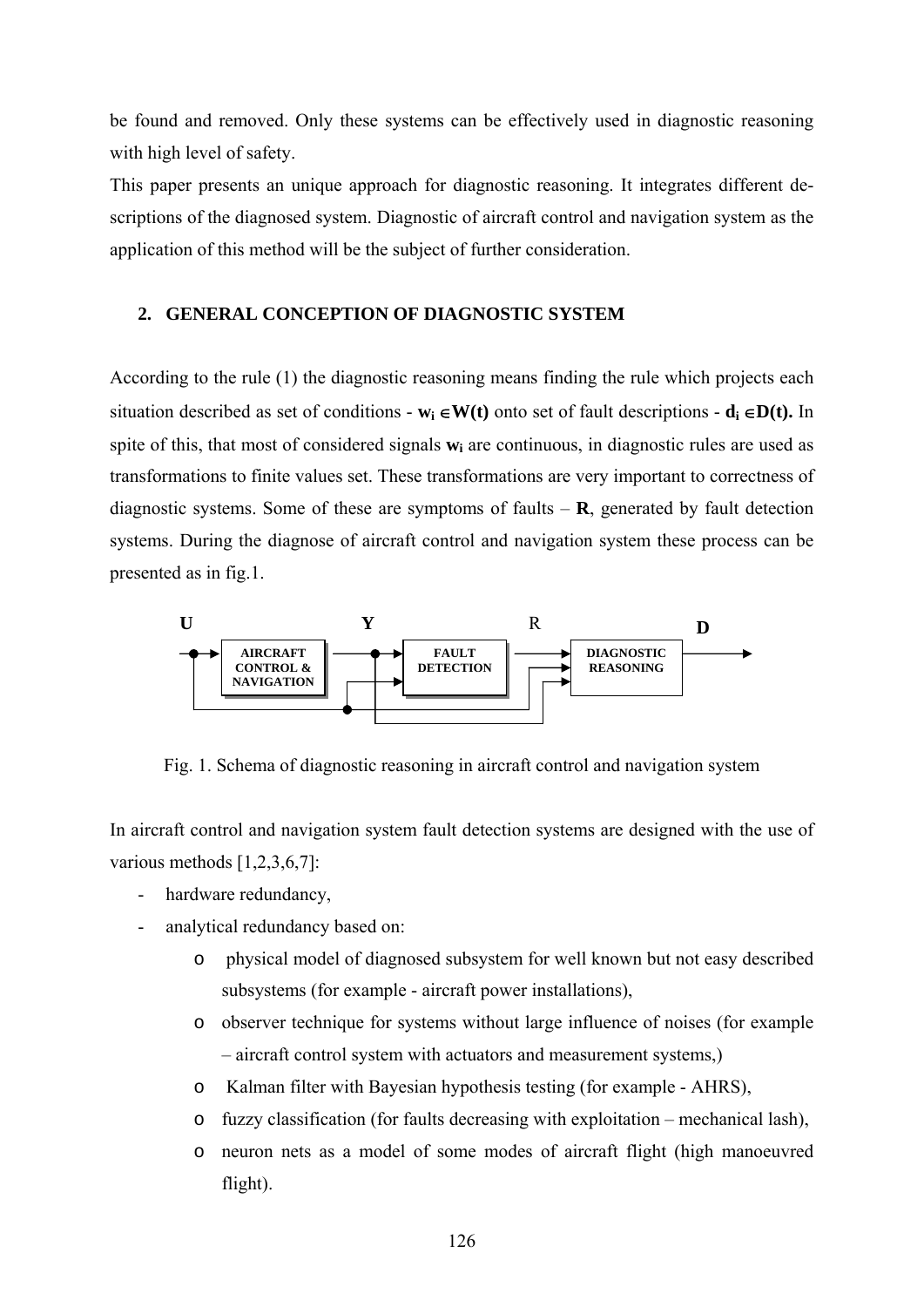Using a result of fault detection's  $\cdot$  **R**, and modes of flight – **U, Y**, the diagnostic reasoning can be taken in which actual diagnostic knowledge - **D** must be considered. This means that diagnostic reasoning is the dynamical process with the set of conditions  $W = \{R(t), U(t), Y(t), D(t)\}\$ and the set of decisions  $D = \{D(t+1)\}\$ . Then our system is a 4-tuple [3]:

$$
S = (X, W \cup D, V, f) \tag{2}
$$

where:

**X** - is a nonempty, finite set of objects, called *universe*;

**Q = W**∪**D** - is a finite set of *attributes*;

- **W**  is a set of *condition (observable) attributes*;
- **D** is a set of *decision attributes*;
- $V = \bigcup_{q \in W \cup D} V_q$ , where  $V_q$  is a domain of attribute q;
- **f** is an *information function* assigning a value of attribute to every object and every attribute, i.e., **f:**  $X \times Q \rightarrow V$ , such that for every  $x \in X$  and for every  $q \in Q$ , **f(x,q)**∈*Vq*.

In such system we cannot distinguish two states **x, y** ∈ **X** using attributes **P** ⊆ **Q** if **f(x,a) = f(y,a)** for each **a ∈ P.** It is [9] the indiscernibility relation - **IND(P)**. This relation is an equivalence relation over **X**. Hence, it partitions **X** into equivalence classes. Such partition (classification) is denoted by **X/IND(P)**. When knowledge is represented by value of attributes an important problem is to find and express relationships among attributes. In rough sets theory [9] a measure of dependency of two sets of attributes is defined for that purpose. The measure is called a *degree of dependency* of **D** on **W** (where **D** and **W** are sets of attributes) and denoted  $\gamma_w(D)$ . It is defined as:

$$
\gamma_{W}(D) = \frac{\operatorname{card}(\operatorname{POS}_{W}(D))}{\operatorname{card}(\mathbf{X})}
$$
(3)

The set **POS<sub>W</sub>(D)** is called *positive region of classification* **X/IND(D)** (denoted by fault) for the set of condition attributes **W**. Informally speaking, the set  $POS_{W}(D)$  contains those objects of **X** which may be classified as belonging to one of the equivalence classes of **IND(D)**, employing attributes from the set **W**: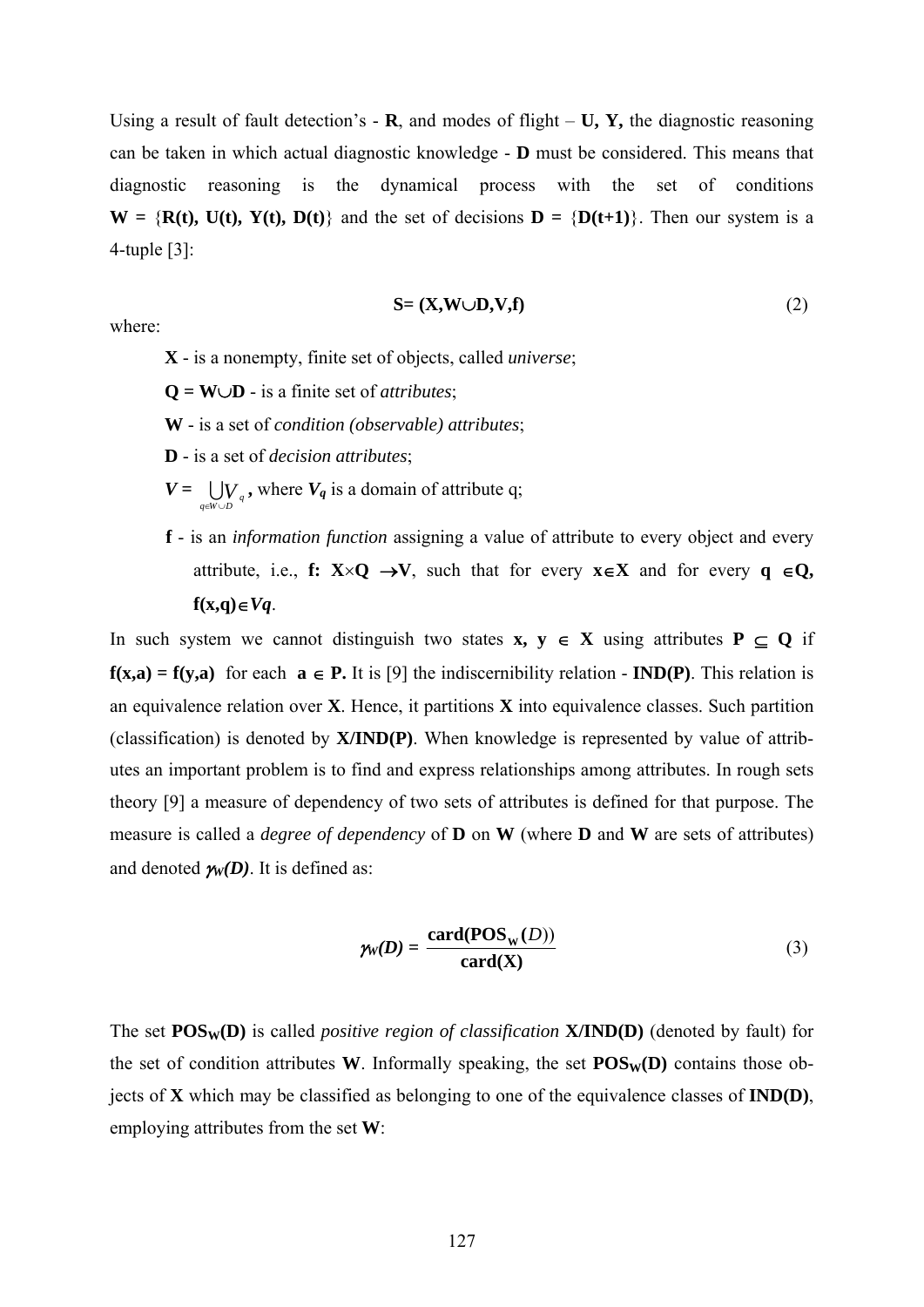$$
POS_{W}(D) = \bigcup_{Z \in XIND(D)} \underline{WZ}
$$
 (4)

where:  $WZ - W$ *-lower approximation* of  $Z \subseteq X$ : **WZ=**∪**{Y**∈**X/IND(W): Y**⊆**Z}** 

The coefficient γ expresses numerically the percentage of objects, which can be properly classified. If  $\gamma_w(D)=1$  we say that **D** is *totally* depends on **W** in **X** (the diagnostic rule **IF{W}THEN{D}** is true). For  $0 < y<sub>W</sub>(D) < 1$  we say that **D** depends to degree  $\gamma_{\text{W}}(D)$  on **W** (the diagnostic rule isn't true).

#### **3. ANALYSING OF DIAGNOSTIC REASONING SYSTEM**

Having information system for some faults and diagnostic methods we are able to analyse the set of tests for each fault. The usage of indiscenibility relation in diagnostic reasoning allows to separate the set of states -  $\mathbf{X} \setminus \mathbf{POS}_{\mathbf{W}}(\mathbf{D})$ , which were not investigated with the usage of classical methods.

If degree of dependency for one group of condition attributes  $W_1$  is equal  $\gamma_1(D)$  and is equal degree of dependency  $\gamma_2(D)$  for other group **W**<sub>2</sub>, which include the first group ( $W_2 \subset W_1$ ), then we must find relative reducts of this system. A relative reduct **T** with respect to **P (P,T**⊆**Q)** is such a minimal subset of the set of attributes **R (T**⊂**R, R**⊆**Q)** which preserves its relation to some classification of subjects:

$$
POS_{T}(X/IND(P)) = POS_{R}(X/IND(P))
$$
\n(5)

These rules can be allowed during designing the optimal fault diagnosis system. The problem of minimising the number of diagnostic subsystems is equivalent to finding relative reducts of the information system. We can say that linking the next diagnostic subsystem supplies additional information if the degree of dependency  $\gamma_w(\mathbf{D})$  of decision attributes **D** on condition attributes **W** will be increased.

When we applied this information during designing and analysing of aircraft control and navigation diagnostic system [3] we decreased the number of residual generators which detect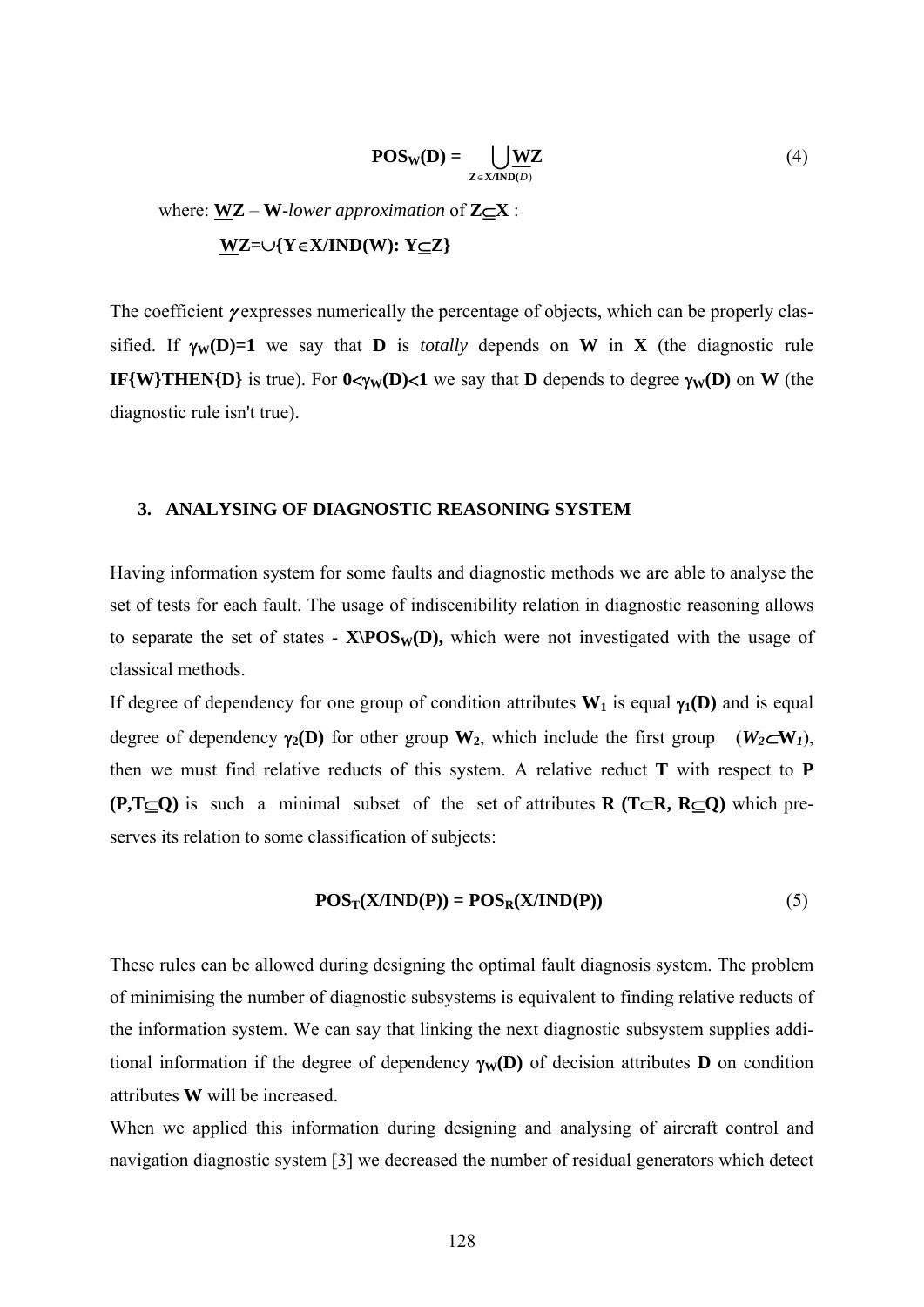faults in different subsystems. During this process we wanted to find the system, which could provide maximum quantity of diagnostics information, and also could be the most sensitive for detected faults and quickly functioning. To make this optimisation the relative reducts were founded. After the choice of the generator that is possible to design (described by attributes included in relative reducts) its synthesis was made. We can analyse the influence of the particular parameters on isolability, sensitivity and robustness. The fault sensitivity can be changed during the changes of the values of the generator's parameters. After making each residual generator the information system was modified and a new relative reduct was determinated. This theory was also used to analysing influence of signals transformation on fault classification. This task showed the importance of coding real signals to finite sets of value. Application of the wrong method of coding caused changes in degree of dependency and reliability of diagnostic decision.

Generality of notation of information system enables us to make analysis with presented theory in control and navigation diagnostic systems, which are often presented by graphs, diagnostics matrix or decision tables.

## **4. CONCLUSION**

The usage of some elements of this theory allows to prepare diagnostic system which should consist of different detection systems. The method presented in this work allowed to make this system optimal - it consists of a minimal quantity of elements and presents a maximal quantity of diagnostics information. What is especially interesting, this theory can be used during analysing process of different tasks (from detection to acquisition) realised by diagnostics systems. All the information presented in this paper can be very useful for researchers and engineers, who are interested in diagnostics systems.

## **5. REFERENCES**

- [1]. Basseville, M. and I. Nikiforov. (1993): Detection of Abrupt Changes Theory and Applications, Information and System Sciences Serie, Prentice-Hall, Englewood Cliffs, NJ
- [2]. Chen J. and R.J. Patton (1999): Robust Model-based Fault Diagnosis for Dynamic System, Kluwer Academic Publishers, Boston.